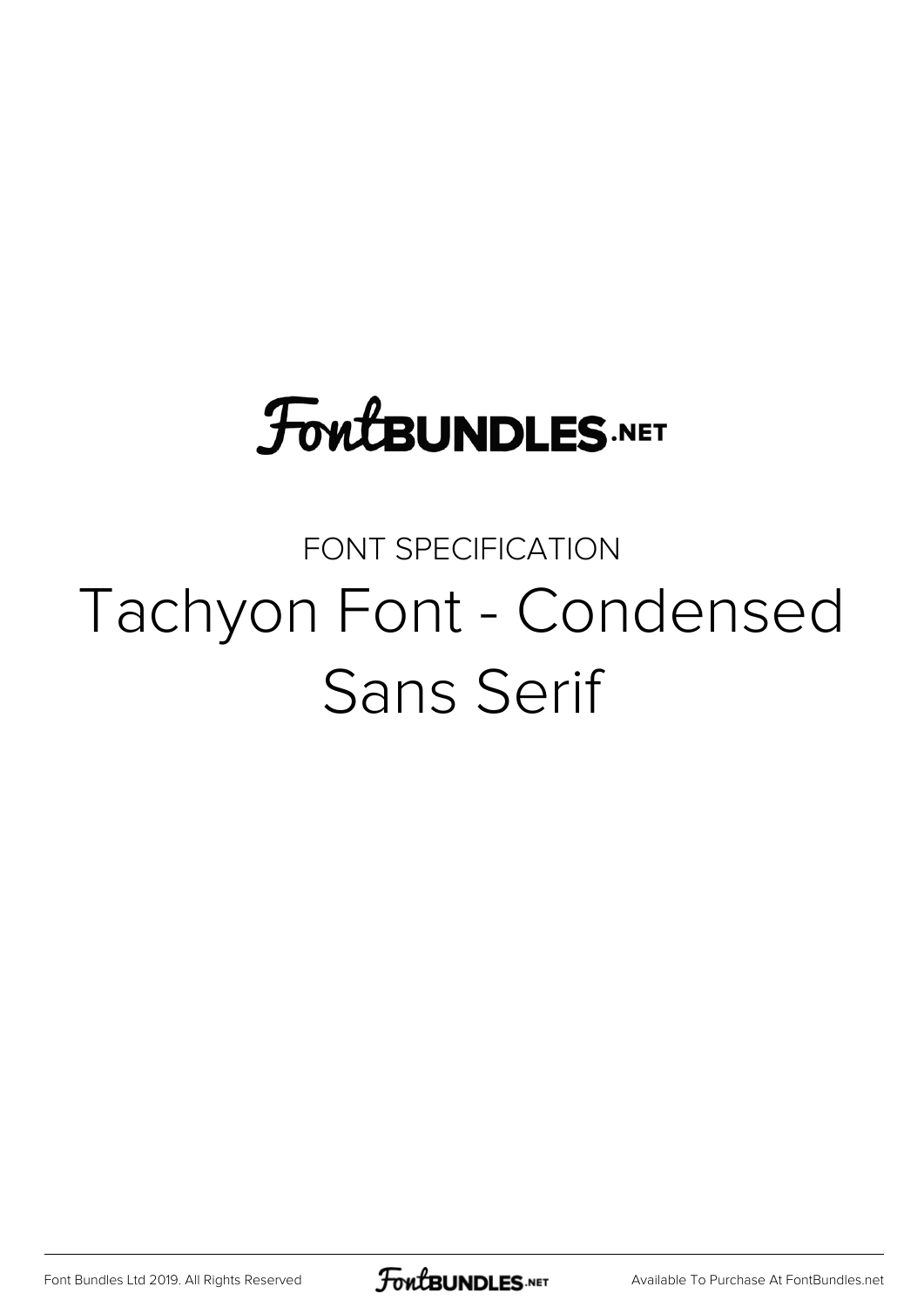#### Tachyon - Italic

**Uppercase Characters** 

### *ABCDEFGHIJKLMNOPQRST*  $UVWXYZ$

Lowercase Characters

### abcdefghijklmnopqrstu VWXVZ

**Numbers** 

#### 0123456789

 $"$  # \$ % & ' ( )  $\therefore$   $\therefore$   $\leq$   $\geq$   $\supset$   $\bigcup$   $\bigcup$  $\{\quad \}$  i  $\mathfrak o$  f  $\mathfrak a$   $\mathfrak s$  i  $\mathfrak s$  f  $\overline{\phantom{a}}$  $\bullet$  $\frac{1}{\sqrt{2}}$  $\mathcal{H}$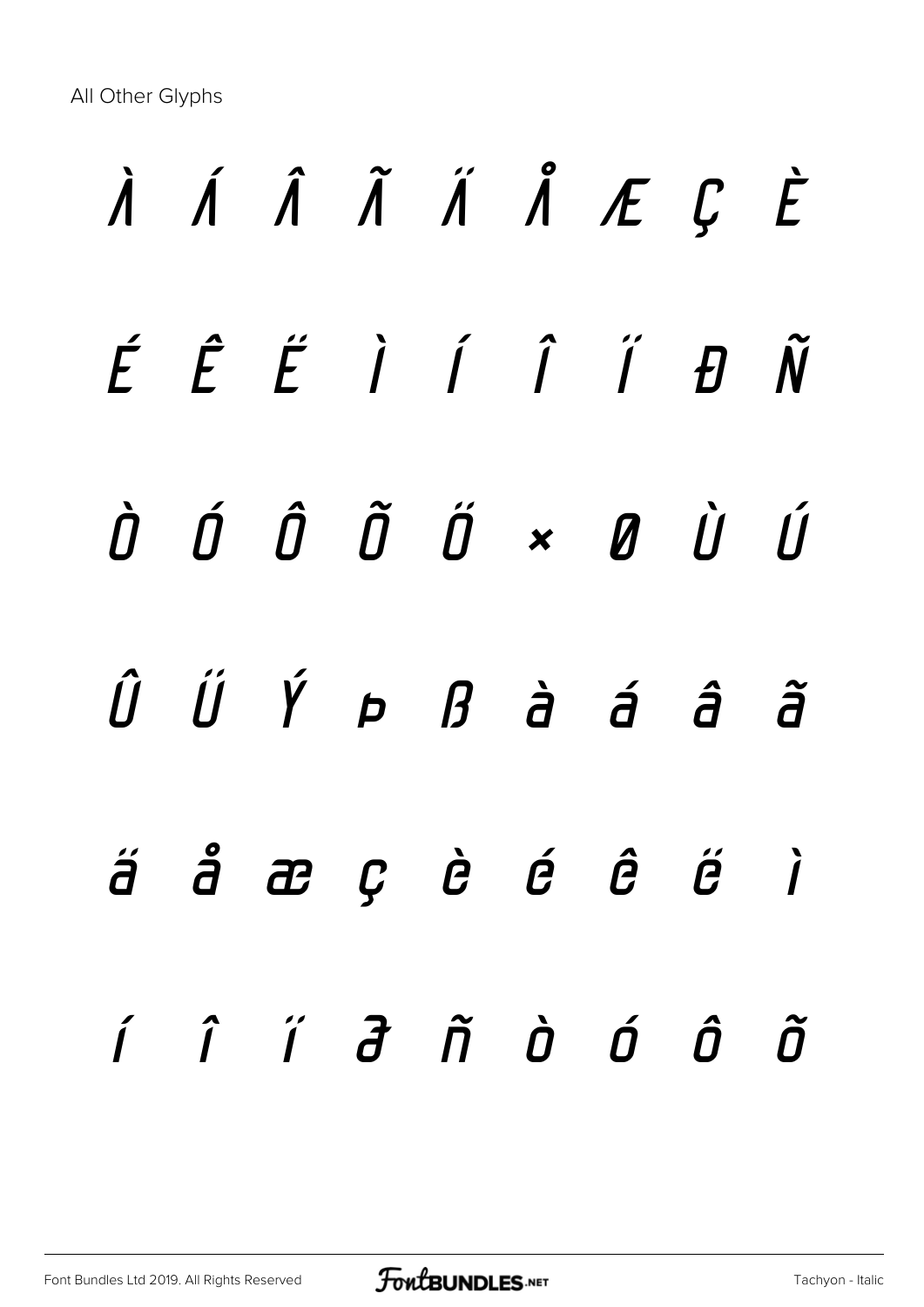|  |  |  | $\acute{\theta}$ $\acute{e}$ $\theta$ $\dot{\theta}$ $\acute{\theta}$ $\acute{\theta}$ $\acute{\theta}$ $\acute{\theta}$                                                |  |
|--|--|--|-------------------------------------------------------------------------------------------------------------------------------------------------------------------------|--|
|  |  |  | $\acute{\textbf{y}}$ $\tilde{\textbf{A}}$ $\tilde{\textbf{a}}$ $\tilde{\textbf{A}}$ $\tilde{\textbf{a}}$ $\tilde{\textbf{A}}$ $\tilde{\textbf{c}}$ $\tilde{\textbf{c}}$ |  |
|  |  |  | ĈĈĆĆČČĎďĐ                                                                                                                                                               |  |
|  |  |  | d Ē ē Ĕ ĕ Ė é Ę ę                                                                                                                                                       |  |
|  |  |  | Ěě Ĝĝ Ğ ğ ģ ģ Ģ                                                                                                                                                         |  |
|  |  |  | $\acute{g}$ $\hat{H}$ $\acute{h}$ $\tilde{H}$ $\hbar$ $\tilde{I}$ $\tilde{I}$ $\tilde{I}$                                                                               |  |
|  |  |  | $l \quad i \quad l \quad J \quad \hat{J} \quad f \quad K \quad K \quad L$                                                                                               |  |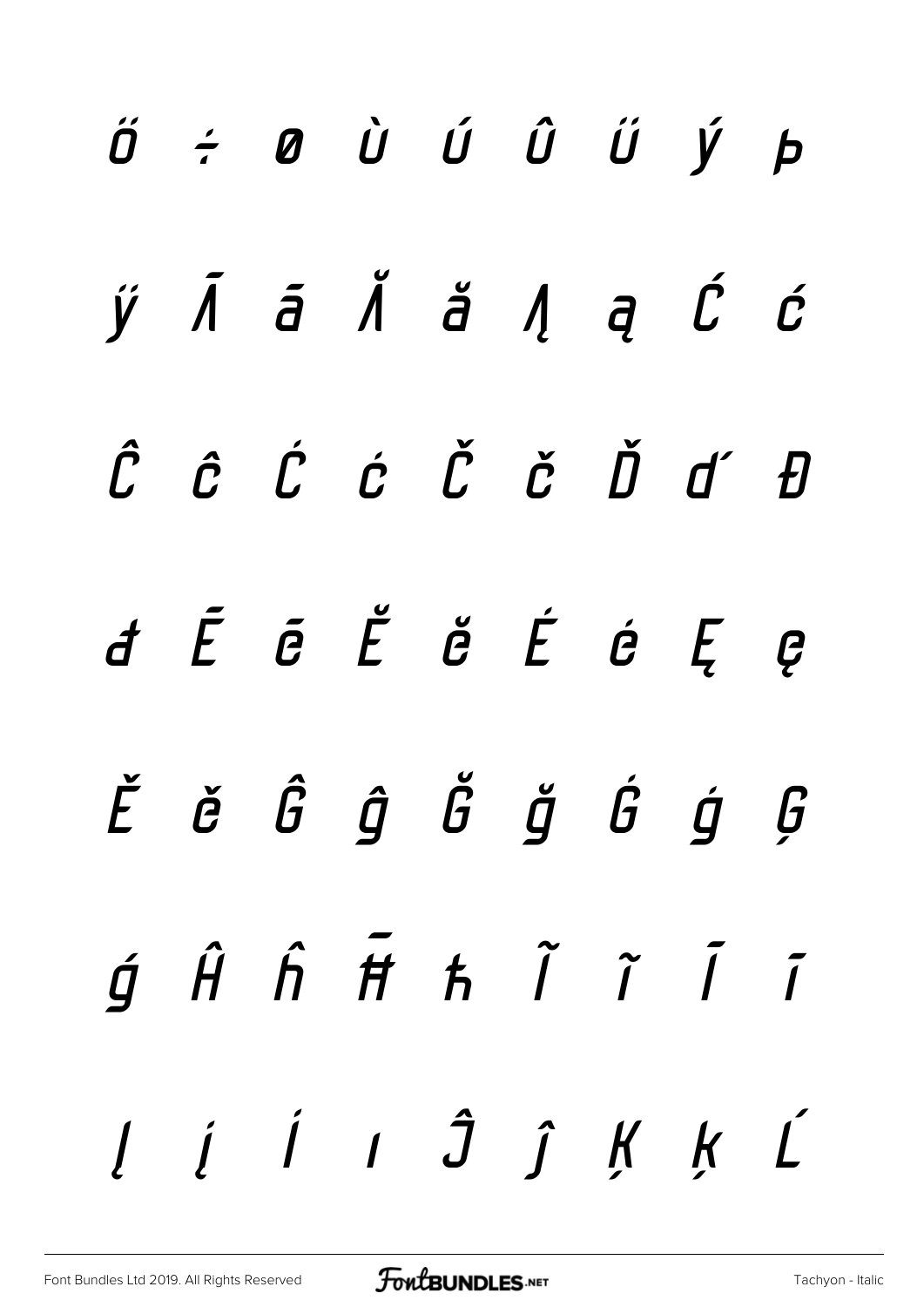## *ĺ Ļ ļ Ľ ľ Ŀ ŀ Ł ł Ń ń Ņ ņ Ň ň 'n Ō ō Ŏ ŏ Ő ő Œ œ Ŕ ŕ Ŗ ŗ Ř ř Ś ś Ŝ ŝ Ş ş Š š Ţ ţ Ť ť Ũ ũ Ū ū Ŭ ŭ Ů ů Ű ű Ų ų Ŵ ŵ Ŷ ŷ Ÿ Ź ź Ż ż*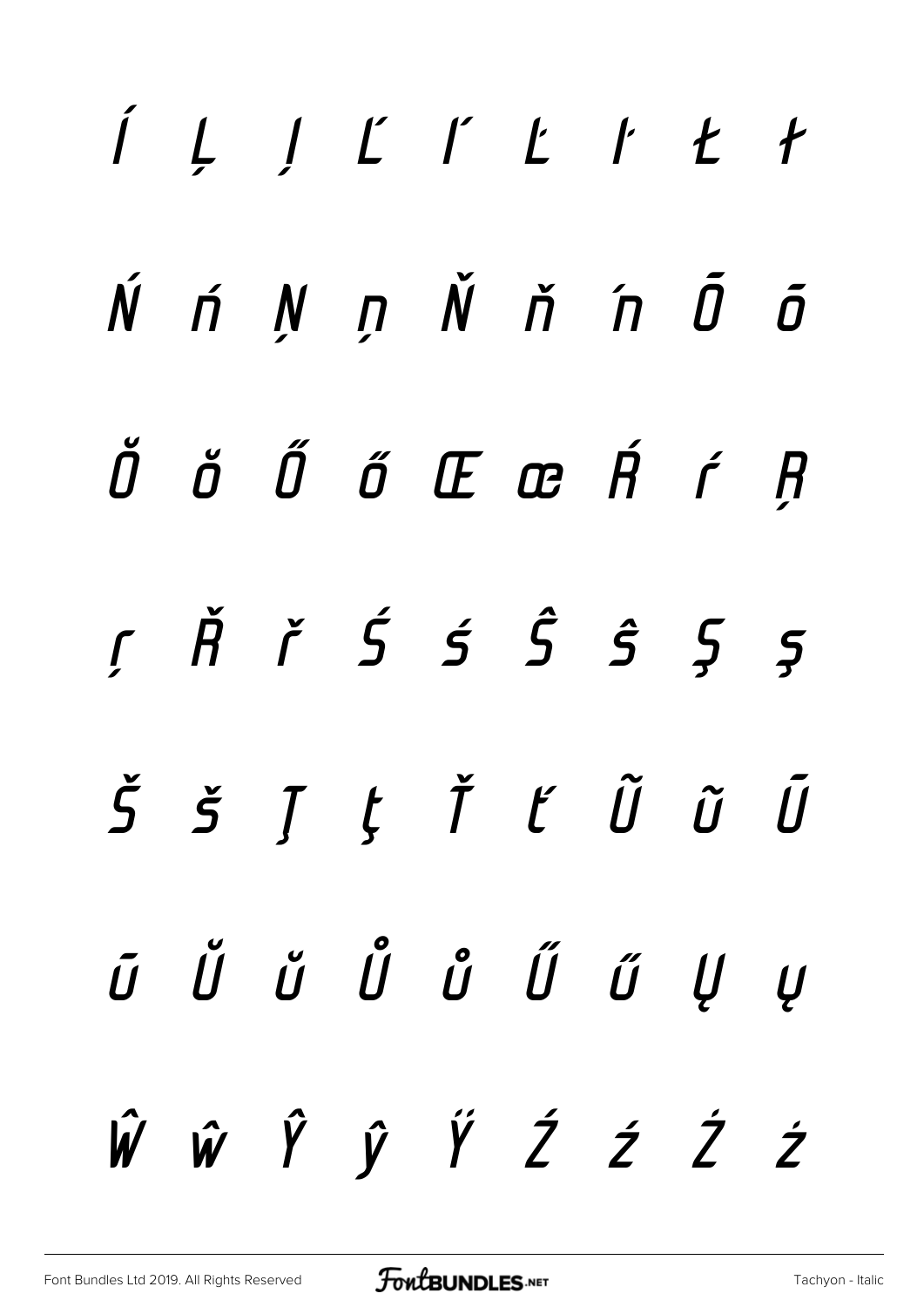### ŽŽ55JtŴŴ

 $\boldsymbol{\acute{w}}$   $\boldsymbol{\acute{w}}$   $\boldsymbol{\acute{w}}$  $\boldsymbol{H}$ u  $\sqrt{2}$  $\overline{\mathbf{z}}$ 

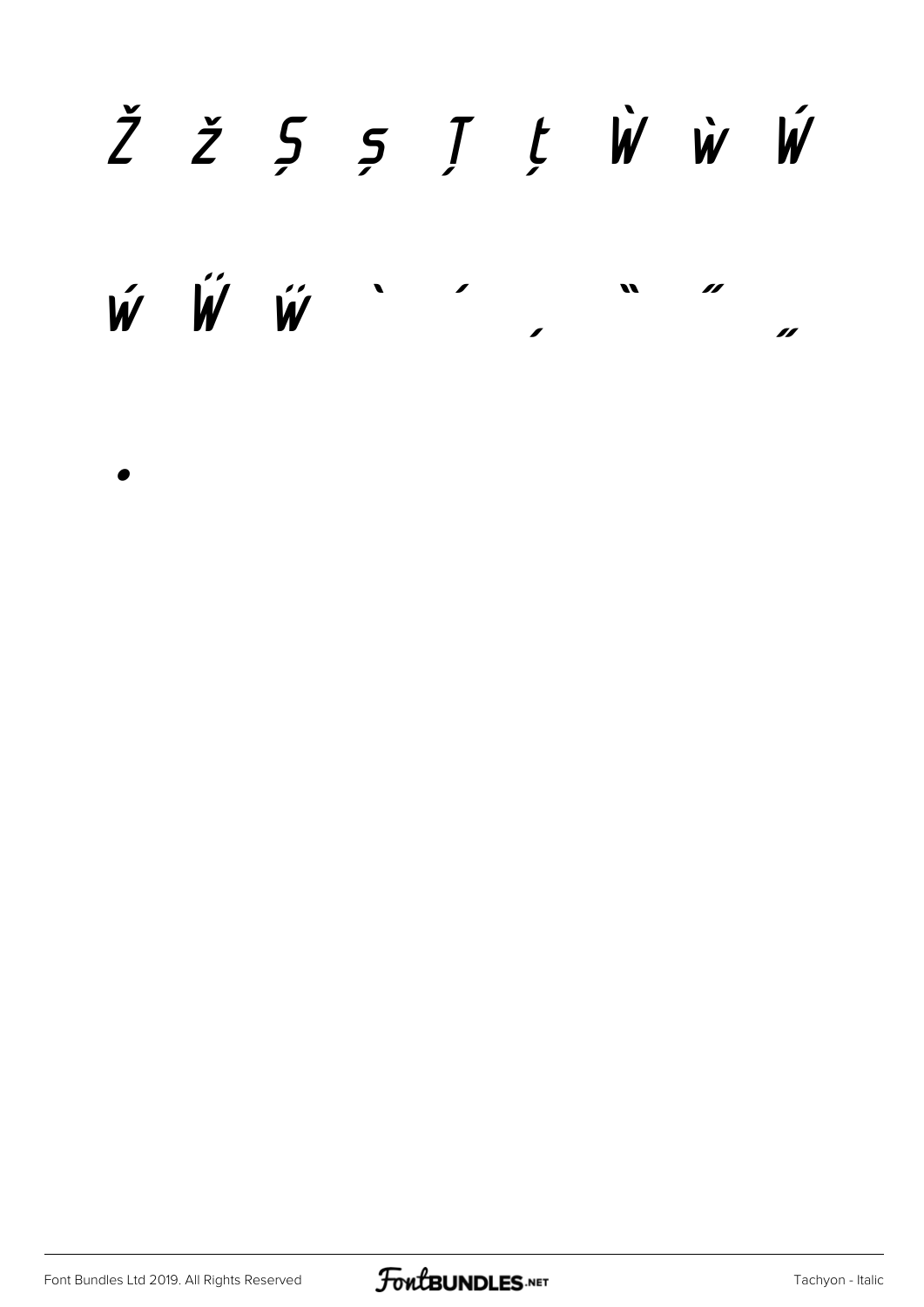#### Tachyon Light - Regular

**Uppercase Characters** 

### ABCDEFGHIJKLMNOPORSTU VWXY7

Lowercase Characters

### abcdefghijklmnopgrstuv WXYZ

**Numbers** 

### 0123456789

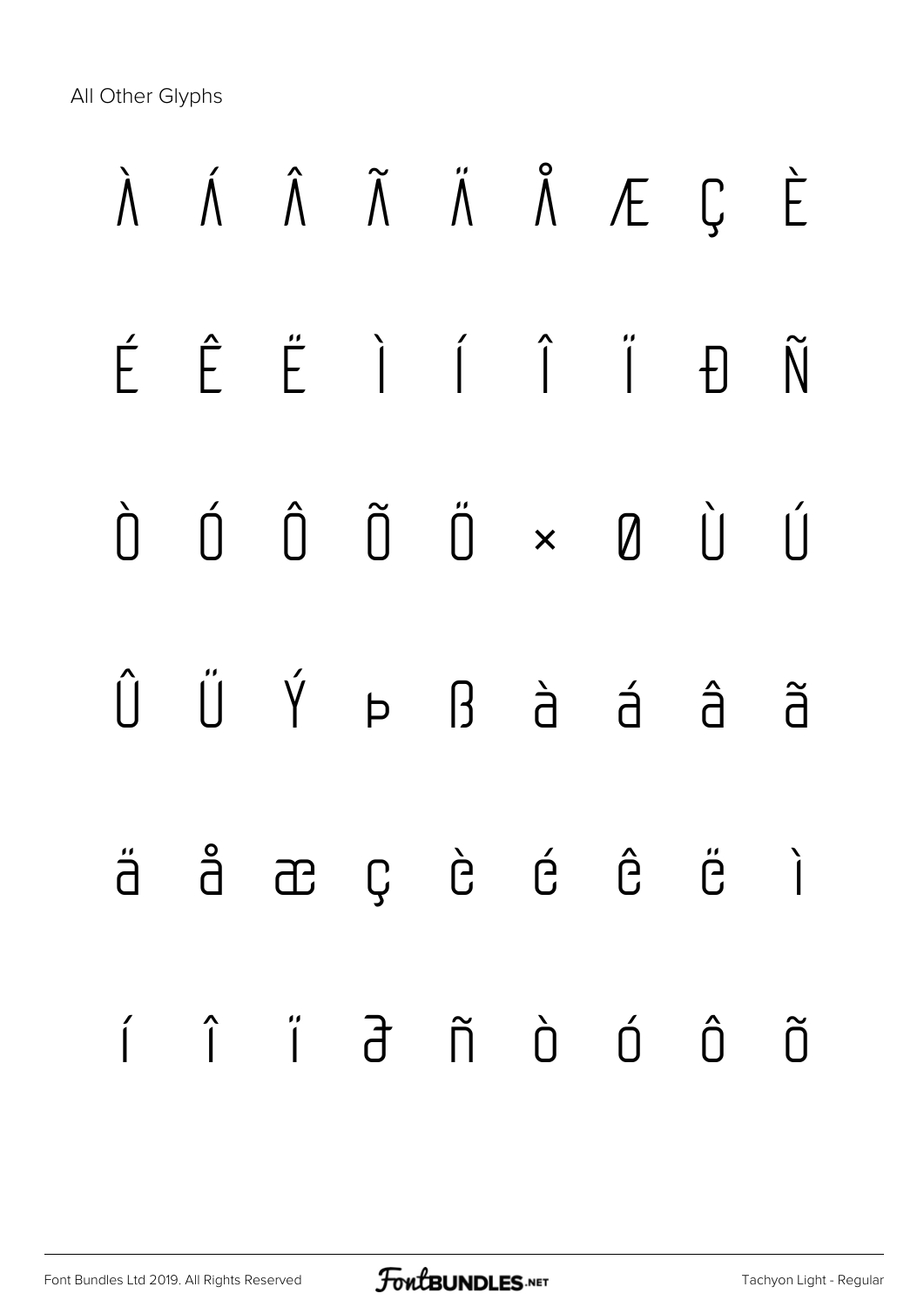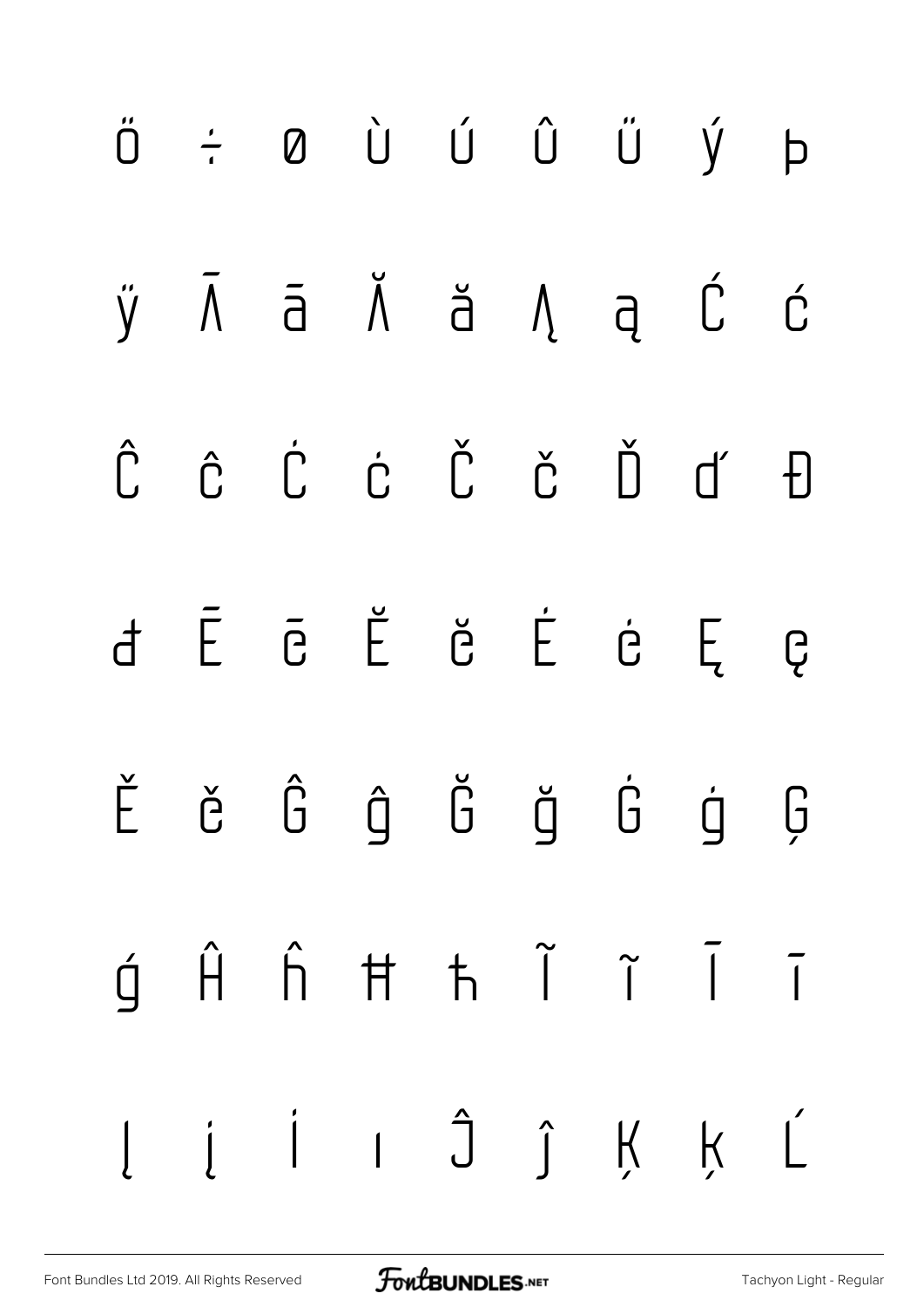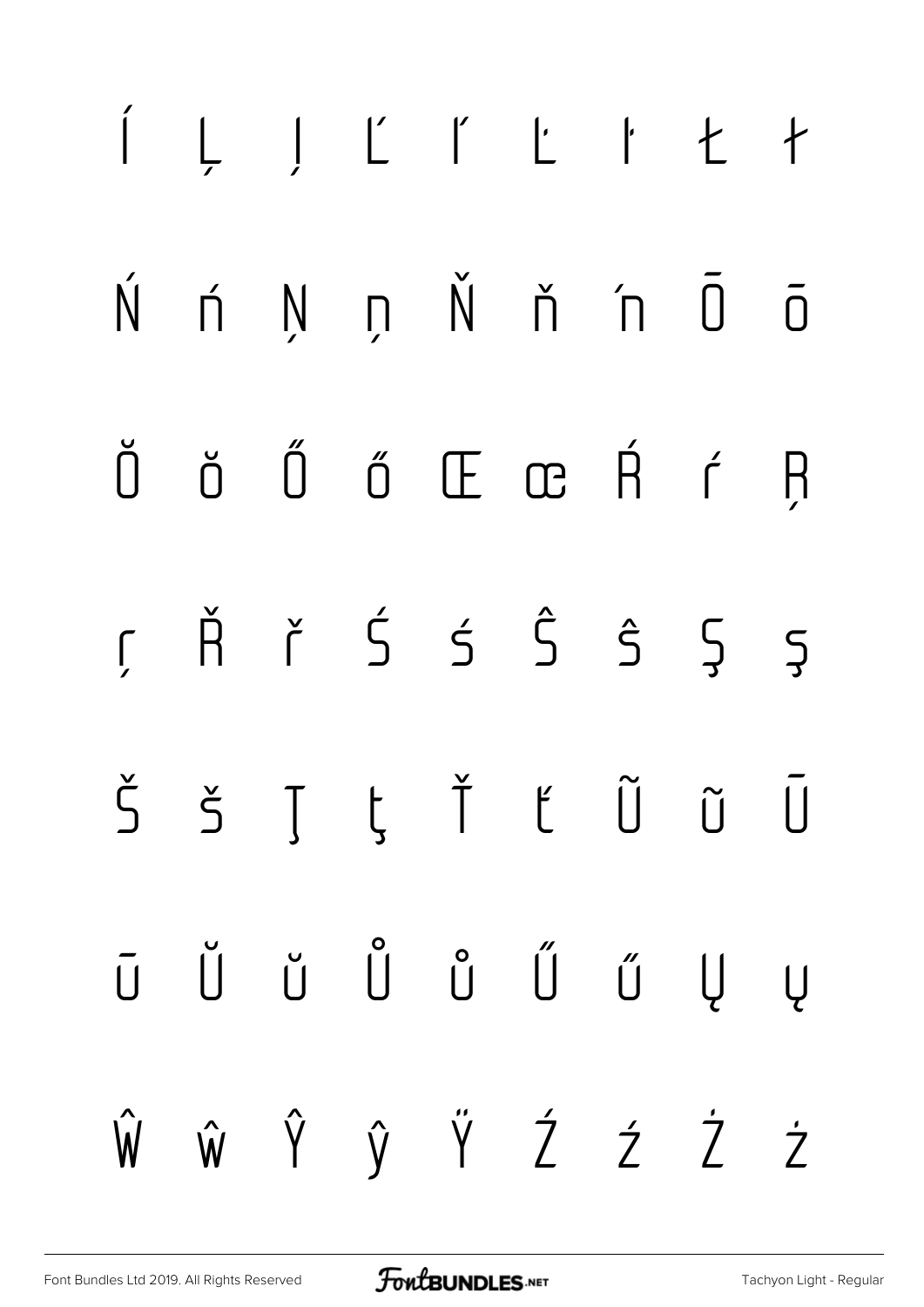# ŽŽ Š S J Ļ Ŵ Ŵ

 $\dot{\mathsf{W}}$ Ŵ  $\ddot{\mathsf{W}}$  $\sqrt{2}$  $\mathbf{v}$  $\boldsymbol{\mathcal{N}}$  $\boldsymbol{\prime\prime}$  $\overline{\phantom{a}}$  $\boldsymbol{\prime}$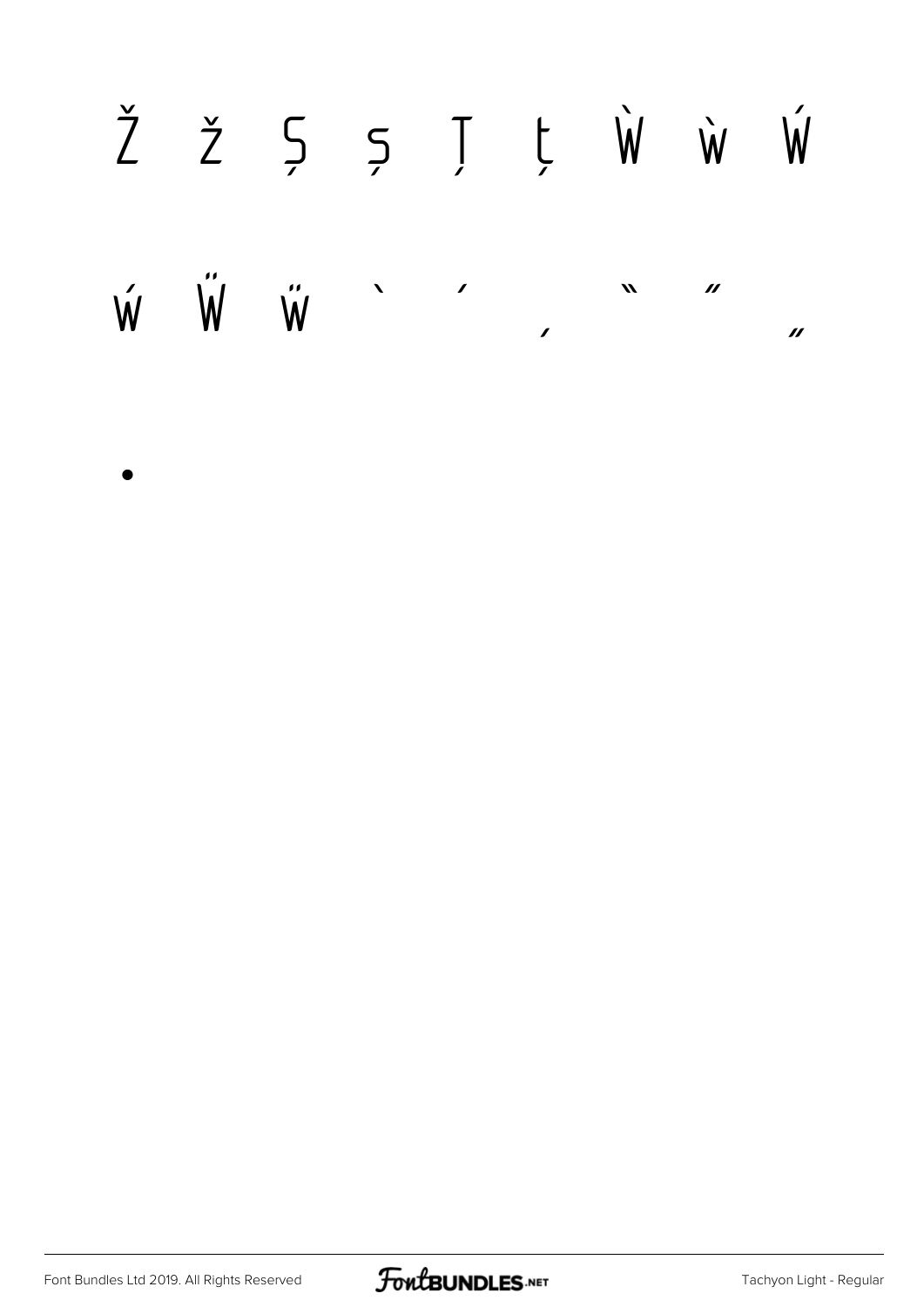#### Tachyon Light - Italic

**Uppercase Characters** 

### *ABCDEFGHIJKLMNOPORSTU*  $V$ WXYZ

Lowercase Characters

### abcdefghijklmnopgrstuv  $W X V Z$

**Numbers** 

#### 0123456789

 $''$  # \$ % & '( )  $\frac{1}{2}$   $\frac{1}{2}$   $\frac{1}{2}$   $\frac{1}{2}$   $\frac{1}{2}$   $\frac{1}{2}$   $\frac{1}{2}$   $\frac{1}{2}$   $\frac{1}{2}$   $\frac{1}{2}$   $\frac{1}{2}$   $\frac{1}{2}$   $\frac{1}{2}$   $\frac{1}{2}$   $\frac{1}{2}$   $\frac{1}{2}$   $\frac{1}{2}$   $\frac{1}{2}$   $\frac{1}{2}$   $\frac{1}{2}$   $\frac{1}{2}$   $\frac{1}{2}$   $\sqrt{2}$  $}$  iff  $f$   $\alpha$   $f$   $f$  $\mathbf O$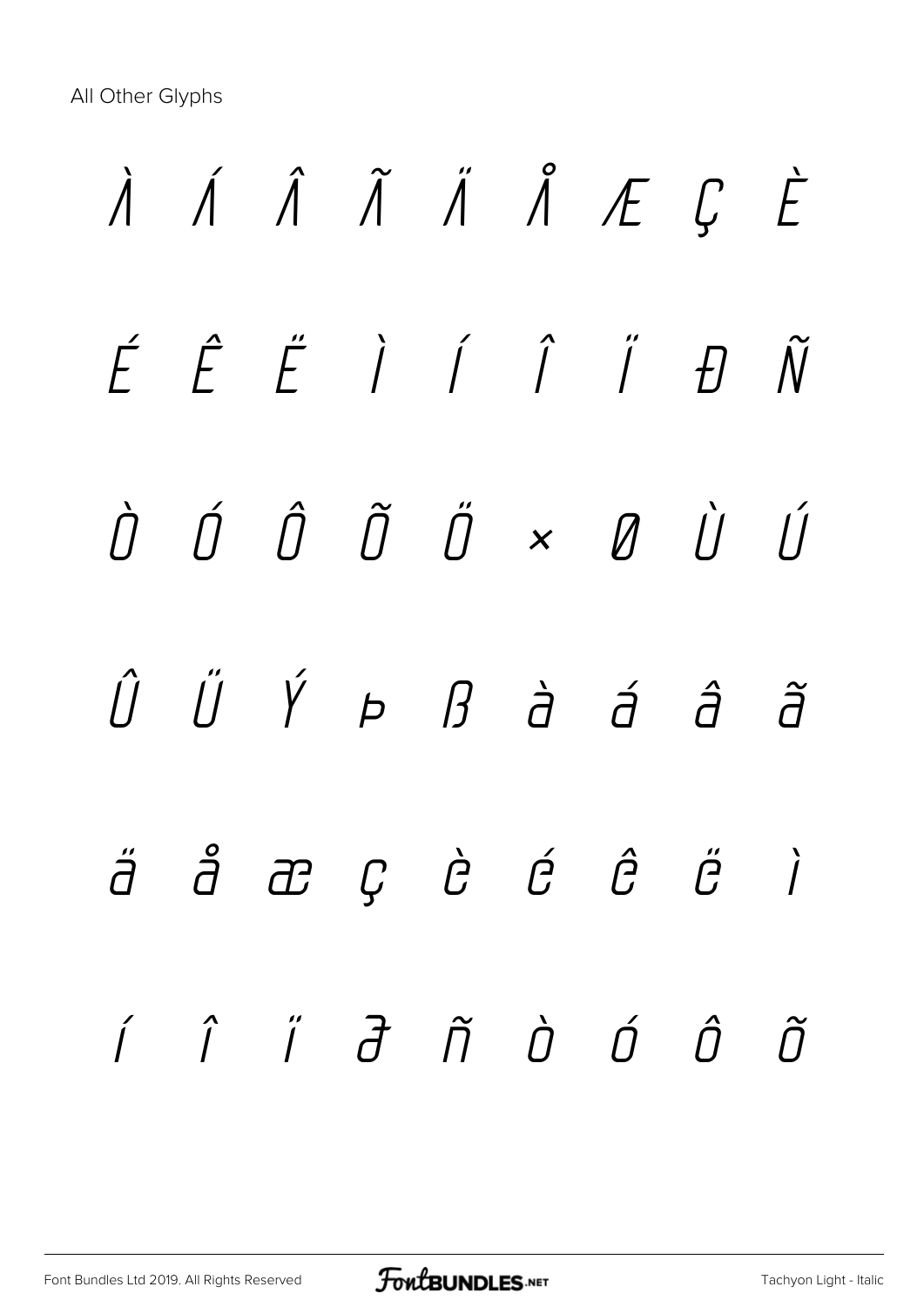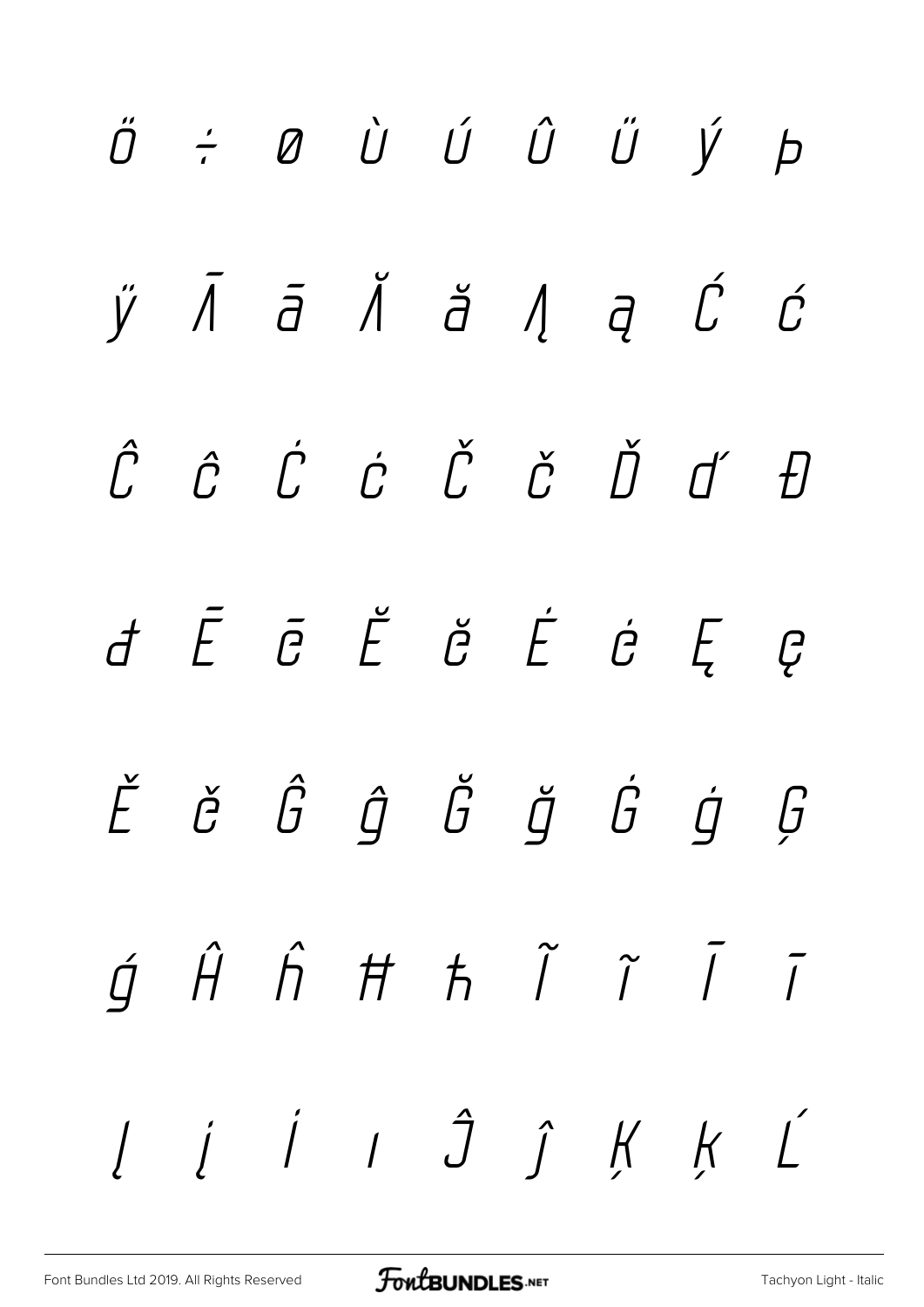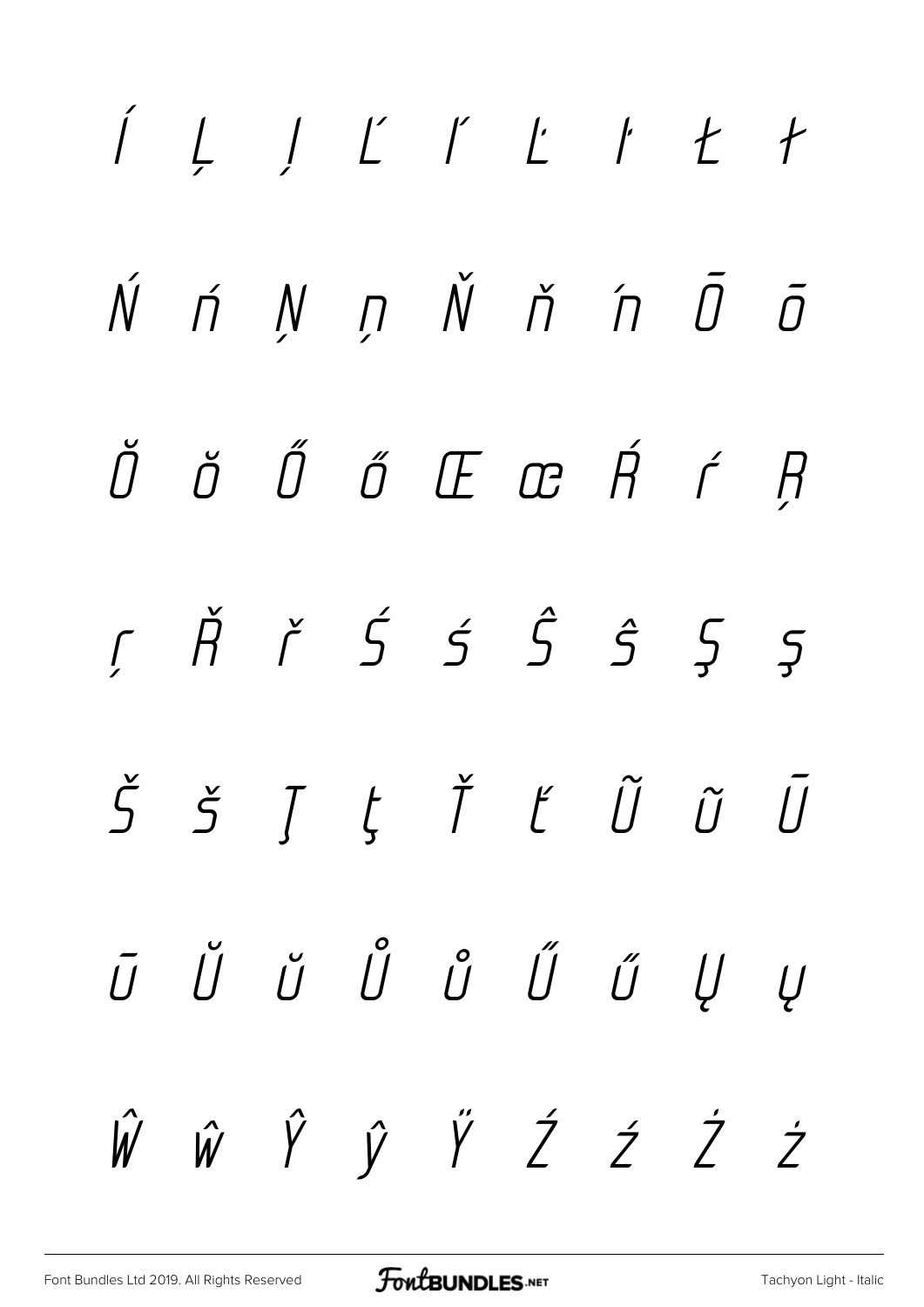### ŽŽ Š S J L W W W

 $\acute{w}$   $\acute{w}$   $\acute{w}$  $\bar{\mathbf{v}}$  $\boldsymbol{\mathcal{M}}$  $\overline{\mu}$  $\overline{\phantom{a}}$  $\overline{\mu}$ 

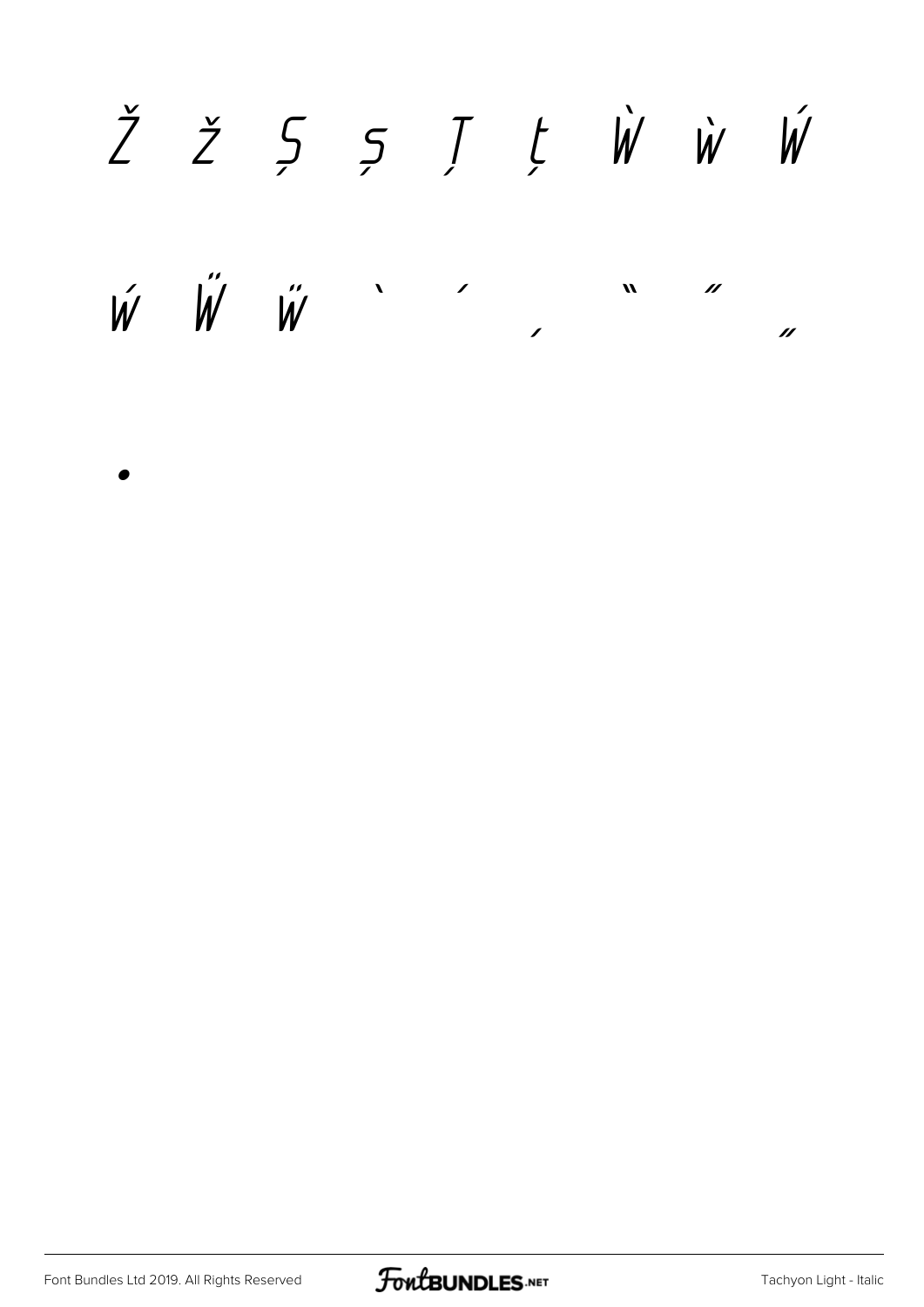

**Uppercase Characters** 

### **ABCDEFGHIJKLMNOPQRST** UVWXYZ

Lowercase Characters

### abcdefghijklmnopgrstu **VWXYZ**

**Numbers** 

### 0123456789

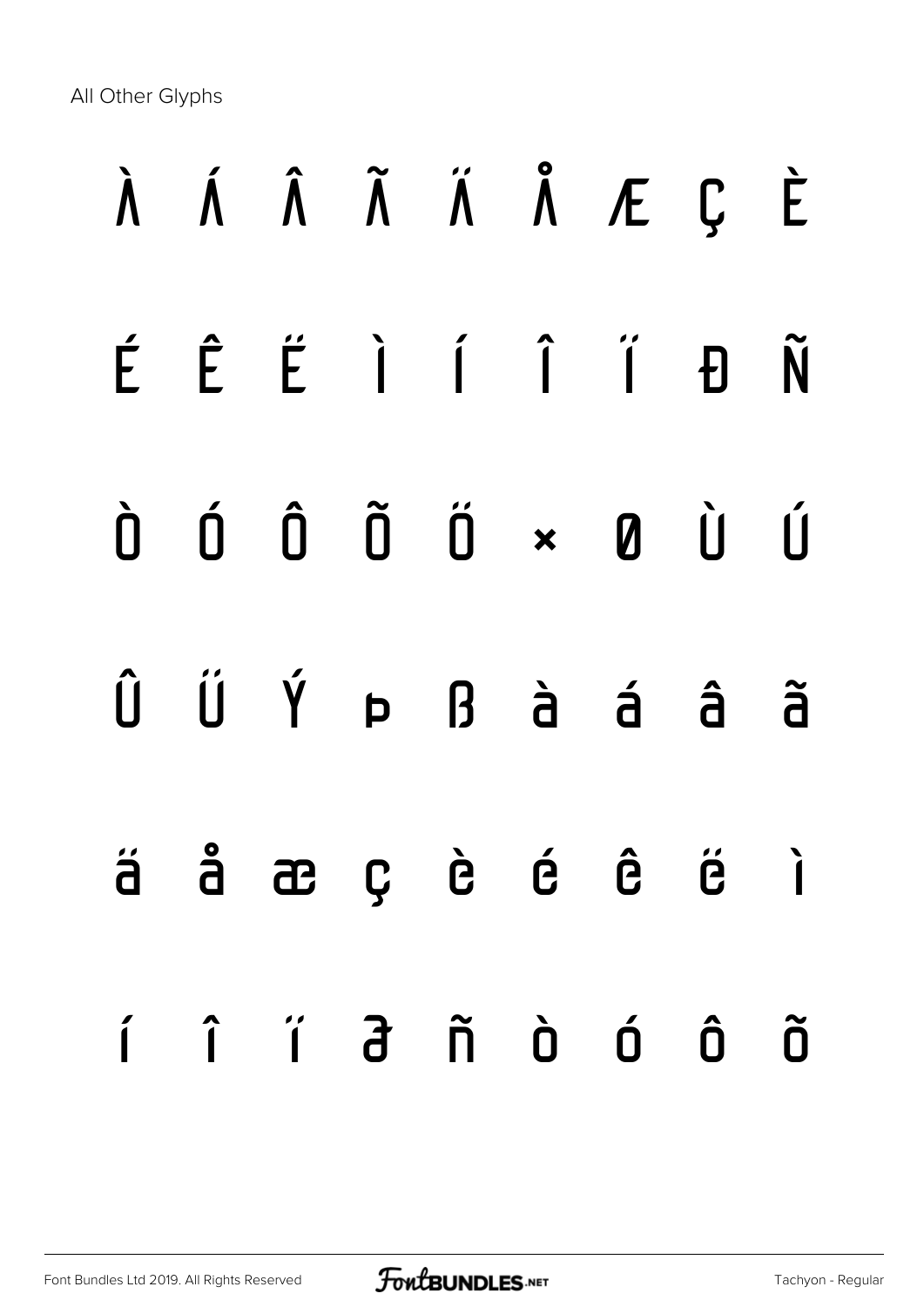|  |  |  | ÿ Ā ā Ă ă Ą ą Ć ć                                                                                                          |  |
|--|--|--|----------------------------------------------------------------------------------------------------------------------------|--|
|  |  |  | Ĉ Ĉ Ć Ć Č Č Ď ď Đ                                                                                                          |  |
|  |  |  | d Ē ē Ĕ ĕ É é Ę ę                                                                                                          |  |
|  |  |  | Ěě Ĝ ĝ Ğ ğ Ġ ģ Ģ                                                                                                           |  |
|  |  |  | $\begin{array}{ccccccccccccc}\n\bullet & \hat{H} & \hat{H} & \hat{H} & \hat{H} & \hat{I} & \hat{I} & \hat{I}\n\end{array}$ |  |
|  |  |  | $l \quad i \quad l \quad l \quad \hat{J} \quad \hat{J} \quad K \quad K \quad \hat{L}$                                      |  |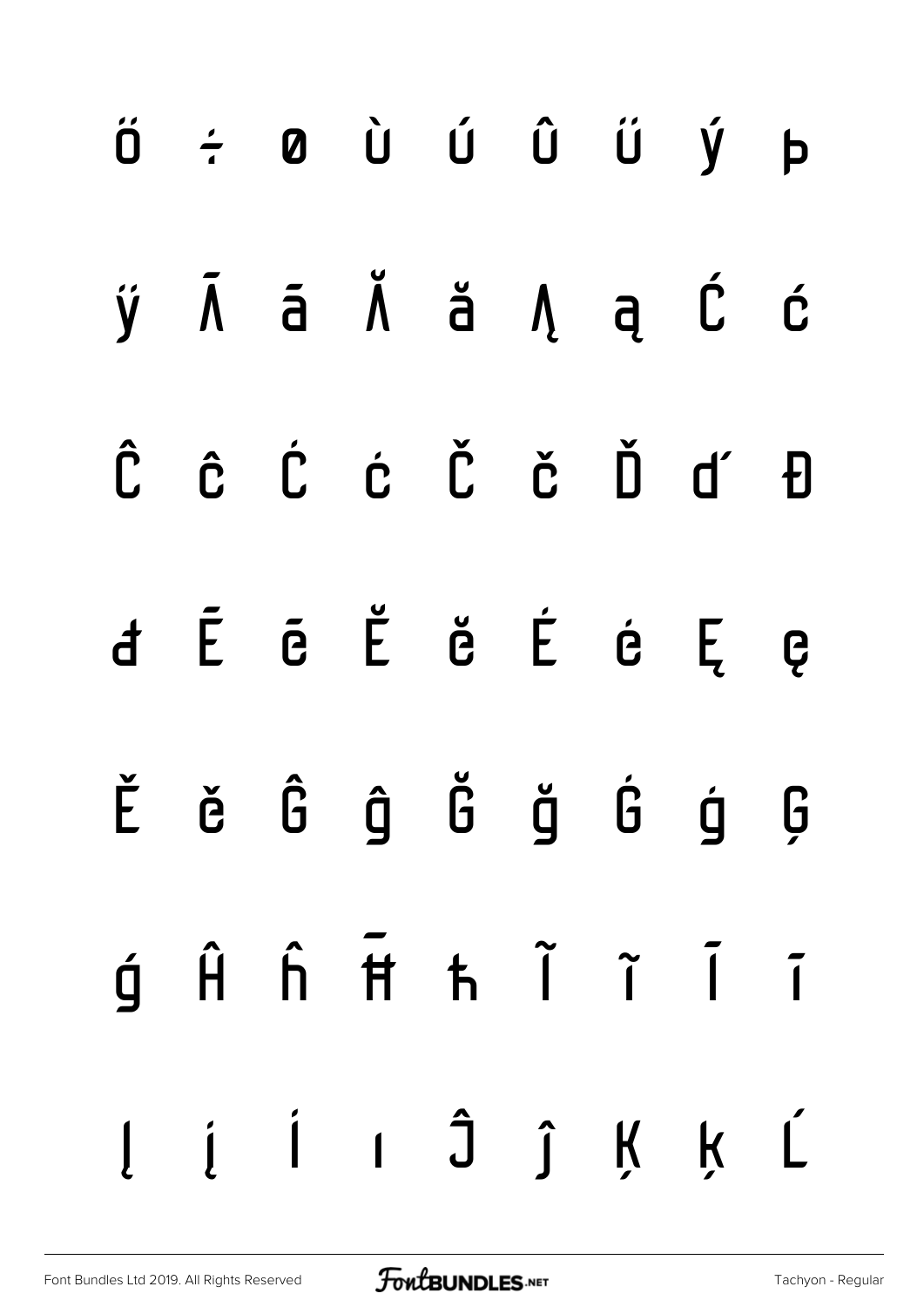## ĺ Ļ ļ Ľ ľ Ŀ ŀ Ł ł Ń ń Ņ ņ Ň ň 'n Ō ō Ŏ ŏ Ő ő Œ œ Ŕ ŕ Ŗ ŗ Ř ř Ś ś Ŝ ŝ Ş ş Š š Ţ ţ Ť ť Ũ ũ Ū ū Ŭ ŭ Ů ů Ű ű Ų ų Ŵ ŵ Ŷ ŷ Ÿ Ź ź Ż ż